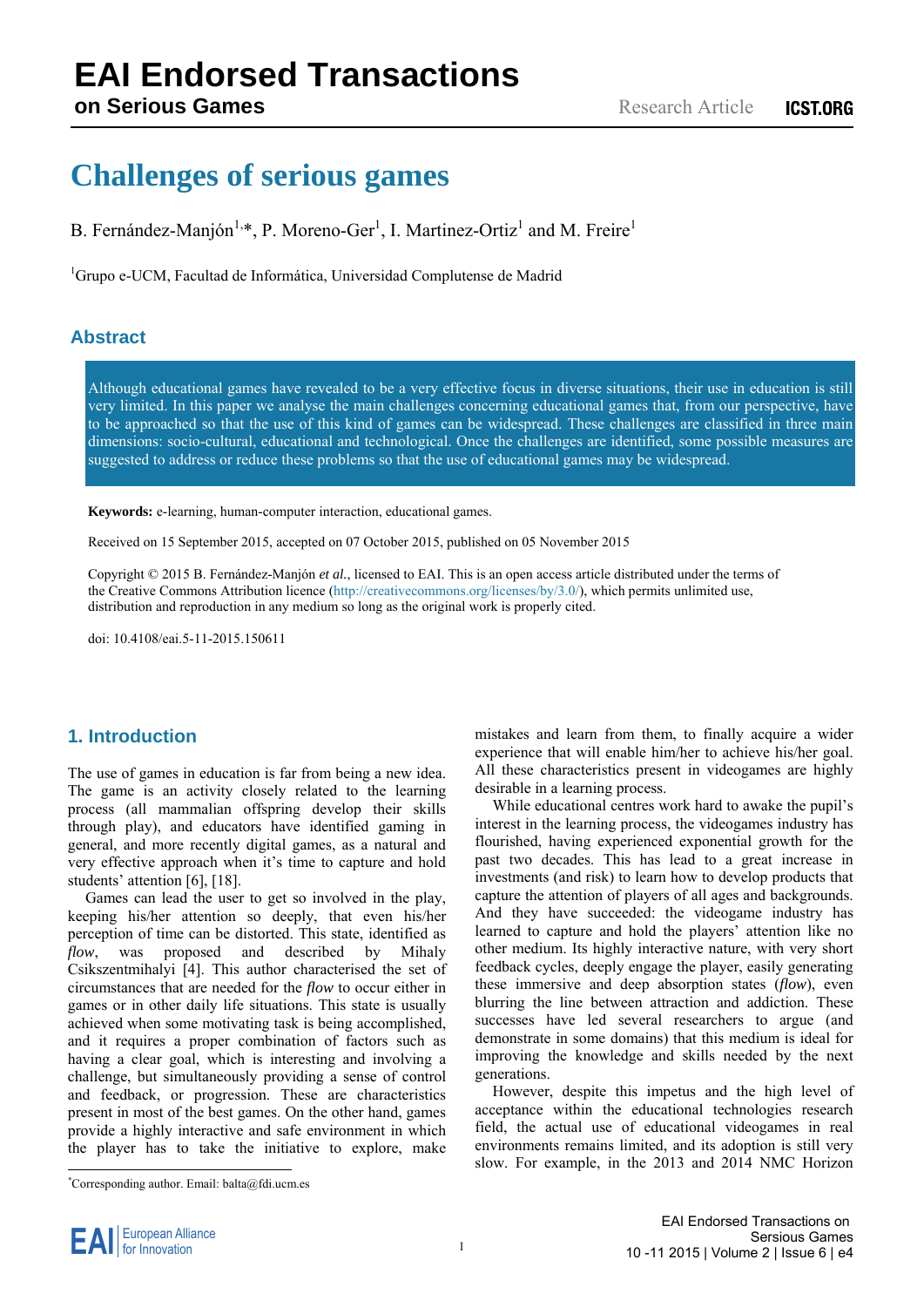Reports, games are described as one of the most promising educational technologies, in both cases citing an adoption window of two to three years [10], [11]. Nevertheless, this seems an optimistic projection: its widespread use is still far due to a series of social, technological and cultural barriers, making it difficult to embrace this medium in educational institutions (in fact, this is also referred in the 2012 NMC Horizon Report both regarding high schools and higher education institutions [12]).

In this work some of these barriers are revised, which in many cases are common to the use of educational technologies (ICT), and possible solutions or ways to mitigate the identified problems are proposed. Thus, we present a possible roadmap for a widespread acceptance of using educational games in the classroom.

#### **2. Dimensions**

The challenges and problems found when taking games into the educational system and into the classroom are very diverse. Some stem from a quite degraded social image both of videogames and of their users. Those users who dedicate a significant part of their leisure time to game play are often referred as *gamers*. Other challenges are more related with educational aspects such as the teacher's role when games are used, or his/her knowledge and attitude towards using new technologies in the classroom. Finally, there are also some more technological-related problems associated with the development and distribution of games, as this requires complex teams that not always are available, or for implying high development costs.

This wide variety of challenges requires multidisciplinary focus to analyse and face the inherent problems. In this work we particularly identify three actual dimensions, each one presenting unique challenges.

- *Socio-cultural dimension.* Videogames have a negative image for a significant part of the society mainly because of being frequently associated with problems of violence and sexism, and due to the large media coverage of some extreme addiction cases. Culturally, there is resilience as well, as school is understood as a place for "serious" activities and not as a place for playing, making it difficult to include these activities in the curriculum.
- *Educational dimension.* This aspect is related to doubts concerning games educational value, their effectiveness for teaching, their efficiency as regards effort and results, the possible difficulties when assessing or the lack of tested pedagogical models for the use of games in the classroom. Here it is also to be highlighted the teacher's role issue. The teacher is necessarily required to perform a new role in the classroom, for which he/she needs a certain training. Besides, he/she has to be open to adopt technologies and working habits he/she might not be familiar with, and for which he/she has not been specifically trained.

 *Technological dimension*. This is the closest to the research on the use of information technologies, covering issues such as the excessive cost of game development, the lack of support tools to facilitate the subsequent monitoring of results, or the challenges to face when schools provide suitable devices for the use of educational games.

This classification aims mainly at structuring the analysis of educational games challenges. We are aware that, as whenever dealing with any complex problem, there are no clear or perfectly defined borders. Certain critical aspects, such as those concerning teachers, affect every dimension.

### **3. The social dimension**

To analyse the social dimension it is interesting to compare the videogame sector with the cinema or video worlds. The latter are also greatly important as educational content, which has recently been reinforced with the arrival of massive open online courses (MOOCs), mainly supported on videos. However, it is much more common to find news about the release of a new film or the opening of a film festival than about the launching of a game or the awards for the best game of the year. Yet, the videogames industry is today much more important than the film industry both from the business turnover's perspective and the amount of jobs it has created: throughout the rapid growth of videogames in recent years, their impact as industry in the media is relatively insignificant when compared to its economic impact.

Nevertheless, both industries experience a quite distinct social perception. Although the cinema comprises several subjects where very thorny issues are handled, and despite the high amount of more extreme sequences than those represented in video games, the way the media handles them is very different. On the one hand as for the film industry, there is a worldwide understood system about content classification for adults only; on the other hand, usually it is not established any direct link between the type of movies someone regularly watches, and a certain typified behaviour. On the contrary, games are frequently the focus of thorough media attention whenever bearing contents with very high levels of violence or sexist behaviour. The habit of playing videogames is even held as responsible for violent acts, despite recent studies stating that playing games does not influence neither violent nor bullying behaviours [5].

The perception the media provide is quite negative. There are videogame titles from the past presently being recovered for mobile devices, such as "Carmageddon,"<sup>1</sup> that were greatly focused by the media due to their extreme violent content. Other titles, for instance "Grand Theft Auto," have also had quite an impact in the society due to the misconducts that can be carried out in the gameplay, which have even led the producers to be charged at Court as

<sup>1</sup> http://www.europapress.es/portaltic/videojuegos/noticia-carmageddonarranca-motores-android-20130516135829.html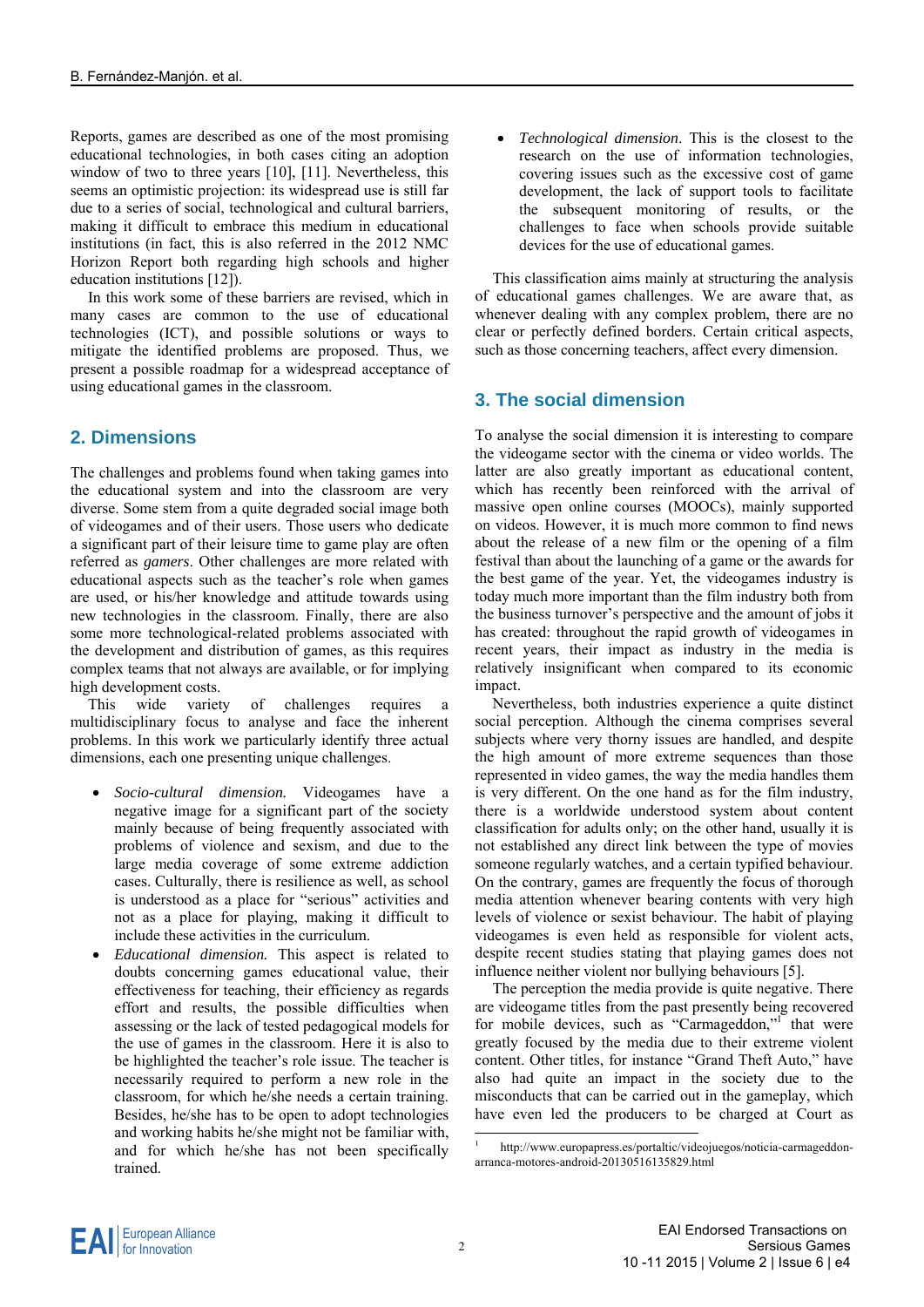instigators of criminal acts after this game was played.<sup>2</sup> Finally, titles such as "Medal of Honor", "Call of Duty", and "Counter Strike" have raised suspiciousness even at governmental level<sup>3</sup> due to the way some characters are handled in the game, for example, the possibility of playing the role of a terrorist in the game.

It is important to refer that all the games typically starring these controversies are clearly signalled as being for over 18 year-old individuals; however the lack of habit of paying attention to these restrictions (in contrast to movies) makes it too common for these games to end up in the hands of much younger individuals than defined by law. In the EU, the Interactive Software Federation of Europe has put in motion the  $PEGI<sup>4</sup>$  initiative used in more than 31 countries, following the trail of the United States ESA, and the ESRB rating. Even though both these ratings are undoubtedly the most widely used, lots of countries have their own systems and agencies.

On the one hand, there are many other non-violent games with big budgets and sales figures that receive much less attention by the media. This generates a widespread perception that games in general are violent and sexist, and promotes the image that games are solitary activities for young unsociable men, although data and research disprove this perception.<sup>5</sup> On the other hand, the benefits that videogames may have when well-used are generally ignored [8]. Recent studies confirm previous results in which the benefits of videogames have been tested in distinct aspects, such as cognitive (e.g. can improve attention or decisionmaking), motivational (e.g. help dealing with failure), emotional (e.g. can be used to improve mood-control), or social (e.g. contribute to promote a better social behaviour) [7].

Although we could argue the reason for this negative bias, that discussion is beyond the scope of this paper, because it does not focus on the fundamental problem: successful or not, this perception exists and is widespread among parents, teachers and even students. Hence, even though the educational games we try to take to educational institutions do not give room for violence, sexism or addiction problems, it is common that, led by the existing perception, the diverse involved parts initially reject this approach. This reality has to be taken into account, and it needs to be corrected at the very first time the use of educational videogames is considered.

#### **4. The educational dimension**

One of the major barriers games have to face as educational tools is precisely videogames educational dimension. Games educational value is clear and this is completely accepted throughout the earliest stages of child education [3]. Nonetheless, this perception does not apply in later stages of education, not only because of the socio-cultural problems mentioned before, but also due to teachers' lack of knowledge and suspiciousness regarding several aspects. Some of the frequently asked questions are: What is the real educational value of games?, Do students really learn contents when playing?, How are educational contents/ knowledge/ objectives approached in a game?, Does the game fit the curriculum?, or How should games be used to actually be effective in the classroom?

The truth is that even though games and simulations have largely demonstrated their effectiveness in diverse fields such as aeronautics, the military environment, or the medical field, there still remain many doubts about transferring these successes to other more general areas or domains. It is right that there are games being successfully used in the classroom. However, these still don't have much impact and they aren't used widely enough so that they can be considered another tool. The available examples are still limited and in many cases have been applied only in some countries or for very specific concepts [1]. It is not yet clear if these successful cases are expandable or generalizable to different environments, or if they simply occur in those environments where the users are more heterogeneous.

<sup>&</sup>lt;sup>2</sup> Being one of the most controversial sequels, it is very common to find this type of references in the press: http://www.elmundo.es/navegante/2006/09/26/juegos/1159261119.html, http://elpais.com/diario/2005/12/15/sociedad/1134601207\_850215.html, http://www.elperiodico.com/es/cartas/entre-todos/grand-theft-autoviolencia-extrema/85566.shtml

 $^3$  http://www.elmundo.es/elmundo/2010/08/23/navegante/1282575939.html<br> $^4$  http://www.posi.info/ http://www.pegi.info/

 $<sup>5</sup>$  In 2013, the Entertainment Software Association (ESA) indicates in its</sup> annual report that the players' average age is 31 years old, and that 48% are women; percentages are very similar in some popular games such as League of Legends (70 million online players).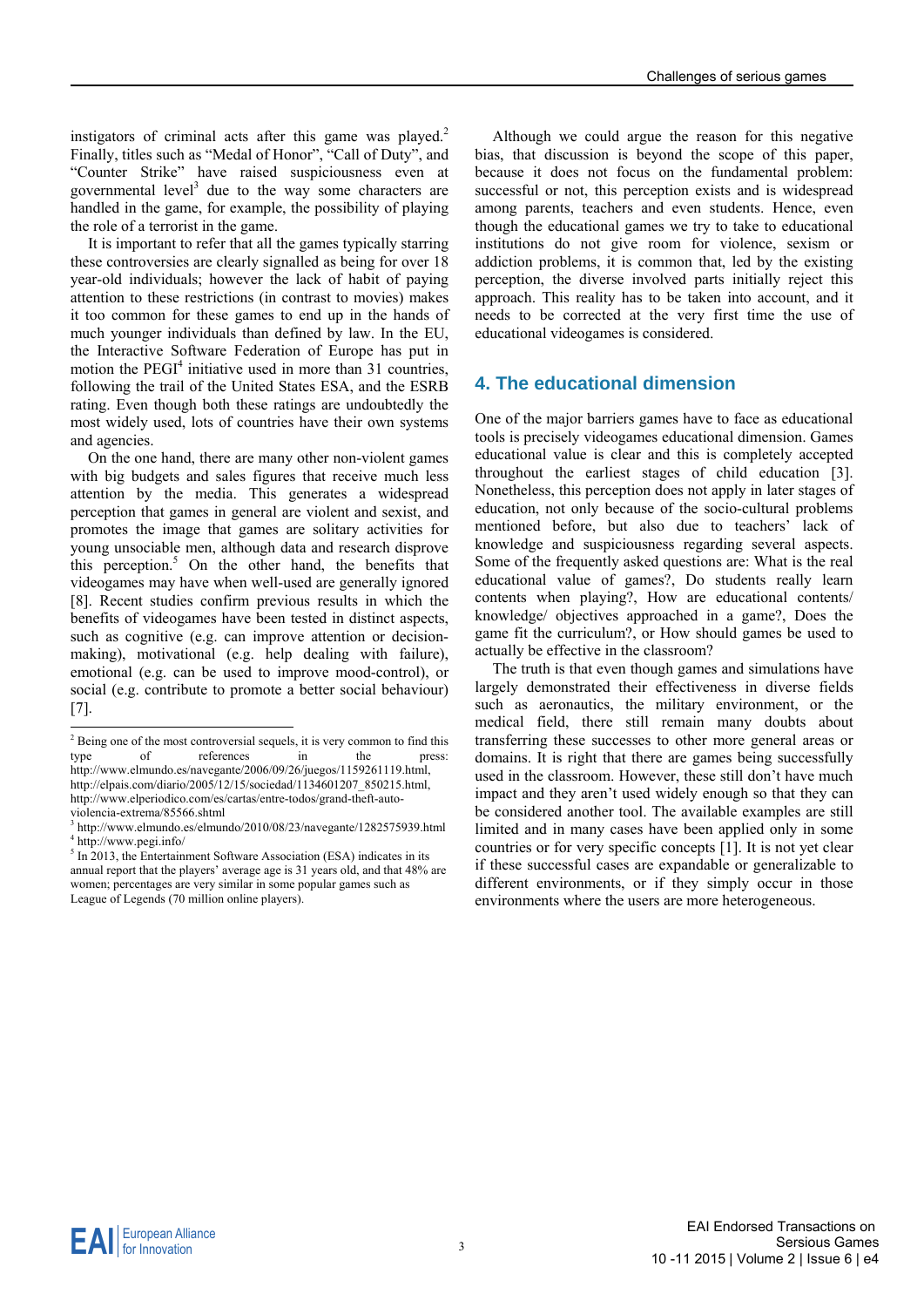

**Figure 1.** Difficulties identified by the teachers in the United States when using games in the classroom (Source:[19]).

Another aspect is the difficulty in finding games appropriate to the curriculum, and their use normally requires more time than a usual class. In addition teachers are required a greater effort to prepare the classes (when comparing with the traditional material) because, for example, it is necessary to use technical means that sometimes they do not dominate enough, besides being difficult to find games that address the specific concepts and with the appropriate depth to the level of the students attending the course. Even for teachers who are very motivated by the possibilities that the use of games offers, it is not clear where they can turn to find reliable games that fit their pedagogical needs. In Spain, for instance, there is no knowledge of a specific and centralized place/site where a teacher may look for a game to use in his/her class. If you access the website of the Institute of Educational Technology and Teacher Training (INTEF) there is a neutral access for paid content, and a free resources portal called Procomun<sup>12</sup>. If for instance, you make a search in Procomun (November 2014), using the keyword "videojuego" (videogame), the results are scarce (only a dozen), and the few executable games are mixed with a much larger number

of game scripts and other related content. Paradoxically, a large number of results can be even worse since, unless they are very well rated or described, revising hundreds of videogames to verify their suitability for a given need requires a huge investment of time.

While teachers know how to organise their classes with usual activities and contents, they have no model on how to integrate educational videogames in the classroom dynamics to ensure their effectiveness. By deploying games in the class, students focus on the game, and the teacher ceases being the centre of attention. This makes it more difficult to manage the learning process, including to monitor students' actions to assess if they are really learning or not. For the class to be effective, it will depend a lot on the teacher's experience and skills, as teachers usually do not receive any specific training in this kind of activities. Moreover, unless the game incorporates elements for assessing and controlling the learning, it is the teacher who has to assess what students have learned either by promoting a subsequent discussion, or by using traditional assessment methods.

On the other hand, the present teaching system is very assessment-guided and oriented. For example, students' results in the standard external evaluations such as the PISA evaluation are determinant for a school's prestige and quality. When the student is learning through play, he/she

<sup>12</sup> http://procomun.educalab.es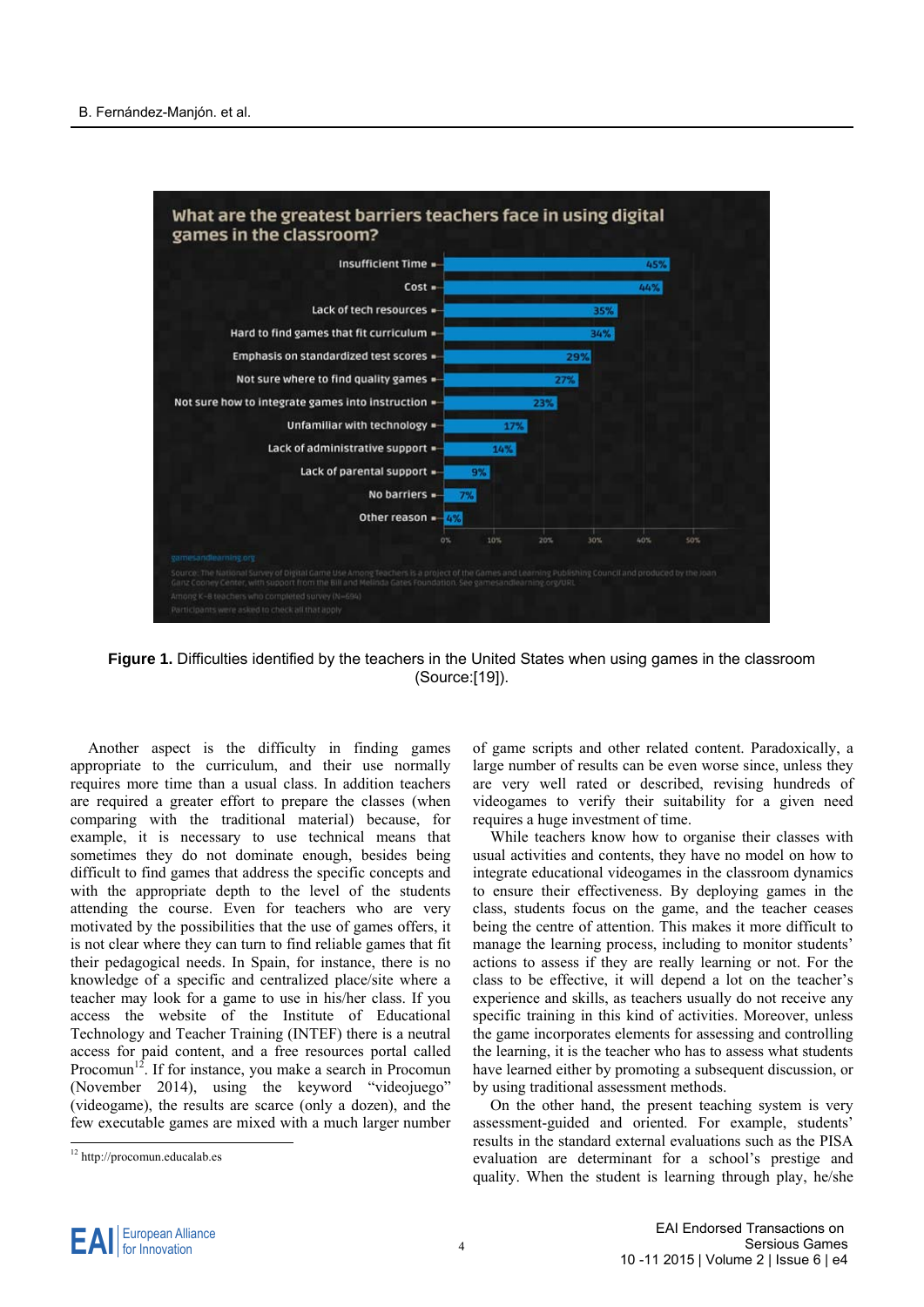learns differently, and it is unclear if the acquired knowledge enables him/her to handle such traditional assessment tests with the same level of success.

Generally, the teacher has to change his/her role in the classroom when using games, becoming more an activity facilitator than the main content producer and transmitter. Some teachers consider that to diminish their authority as students may even master the technology better than them. This conception together with the previously referred aspects, make teachers feel unsupported on all the new tasks implied in the use of games and, therefore, they must be open to take some risk off the traditional practice.

Finally, these educational aspects also come into conflict with other more social and organisational aspects of the institutions. Playing in the classroom may have a negative effect in the parents' efforts to make their children use videogames at home more appropriately and reasonably. From an organisational point of view, in many faculties/schools it is forbidden to play in the labs. The use of games playable in mobile devices, like mobile phones or digital tablets, may be in conflict with the institution's rules concerning the use of those devices. For example, in some schools the use of connected mobile devices is completely forbidden during lecturing time.

#### **5. The technological dimension**

In addition to the social and technological challenges, there are also enormous technological barriers hindering the widespread development and deployment of videogames in the classroom.

The first and major barrier is cost. Whether we consider the cost of using a commercial game or the development costs of a game expressly conceived to teach a particular subject. The arguments pointed out at the beginning of this work in favour of educational games describe the achievements of videogames industry in terms of generating *flow* states, difficulty progression, or presenting environments that capture the players' imagination. Still, it is important to consider that the budgets held by the industry are quite far from those available for producing contents in educational environments [13]. Therefore, many of the games are expensive. If you want to reuse a commercial game for educational purposes, it is mandatory to take into account the cost of the necessary licenses for using it in the class. An example of this situation is the game "Civilization" used to teach complex aspects such as the economic development or the labour division. This raises the problem of how licenses can be purchased and maintained over time. This issue depends a lot on the organisation of the education system, which normally doesn't consider any budget to handle such payments.

On the other hand creating a new videogame requires the use of very advanced programming techniques, the participation of artists (drawers, graphical designers, experts in 3D animation, musicians, etc.), and the use of complex tools. Developing modern videogames is, therefore, a complex job that requires a set of competences quite distinct

from the usual skills a work team developing educational contents has, being much more centred on teaching and pedagogical issues.

A further aspect, straddling the educational and technical dimensions, is the game design goals: whereas a commercial game has a single main goal, "to entertain the player", an educational game also needs to link immersive and entertaining gaming dynamics with an educational role that should comply with the curricular objectives the best as possible. Mixing both intents is possible, but it significantly reduces the designers' degree of freedom [14].

This means that, before the widespread adoption of educational games, we need new and much cheaper tools and methodologies for the development of educational games, and which also allow education experts to actively participate in the process.

On the other hand, the technology behind modern videogames is much more complex than any other technology that can be used in a class. This also implies a significant challenge when deploying games in the classroom: whereas introducing elements such as video or interactive presentations requires quite reduced investment (screens, projectors or even digital boards), introducing modern videogames that are competitive with those introduced by the industry requires an investment in consoles or high-end computers, which also require specialised personnel for installing and maintaining them.

These technological shortcomings contrast with the students' increasing adoption of their own mobile devices (phones, tablets or even laptops), which are often more modern than the technological infrastructures available in the educational institutions. This has led distinct researchers to propose the so-called BYOD (*Bring Your Own Device*) models, which are far from being short of problems [9]. Although most participants have appropriate devices, those that don't have them may be excluded from these activities. Moreover, the wide variety of devices that students handle is an added difficulty to the development process as it would have to consider developing games that may be executed on multiple platforms (Android, iOS, Windows Phone), as well as on devices with extremely different computing capabilities. On the other hand, in case the connection between the students' devices is required, further difficulties come forward, regarding security and individual data privacy.

#### **6. Lines of work**

As described in the previous sections, the proposal, design, development and deployment of videogames in the classroom face enormous barriers. These are precisely the barriers we believe the academic community will focus a great part of their efforts on, when the time comes to raise a new generation of educational games ready to be deployed, and free of the limitations mentioned before.

The following sections describe the main lines of work related to each of the previous sections.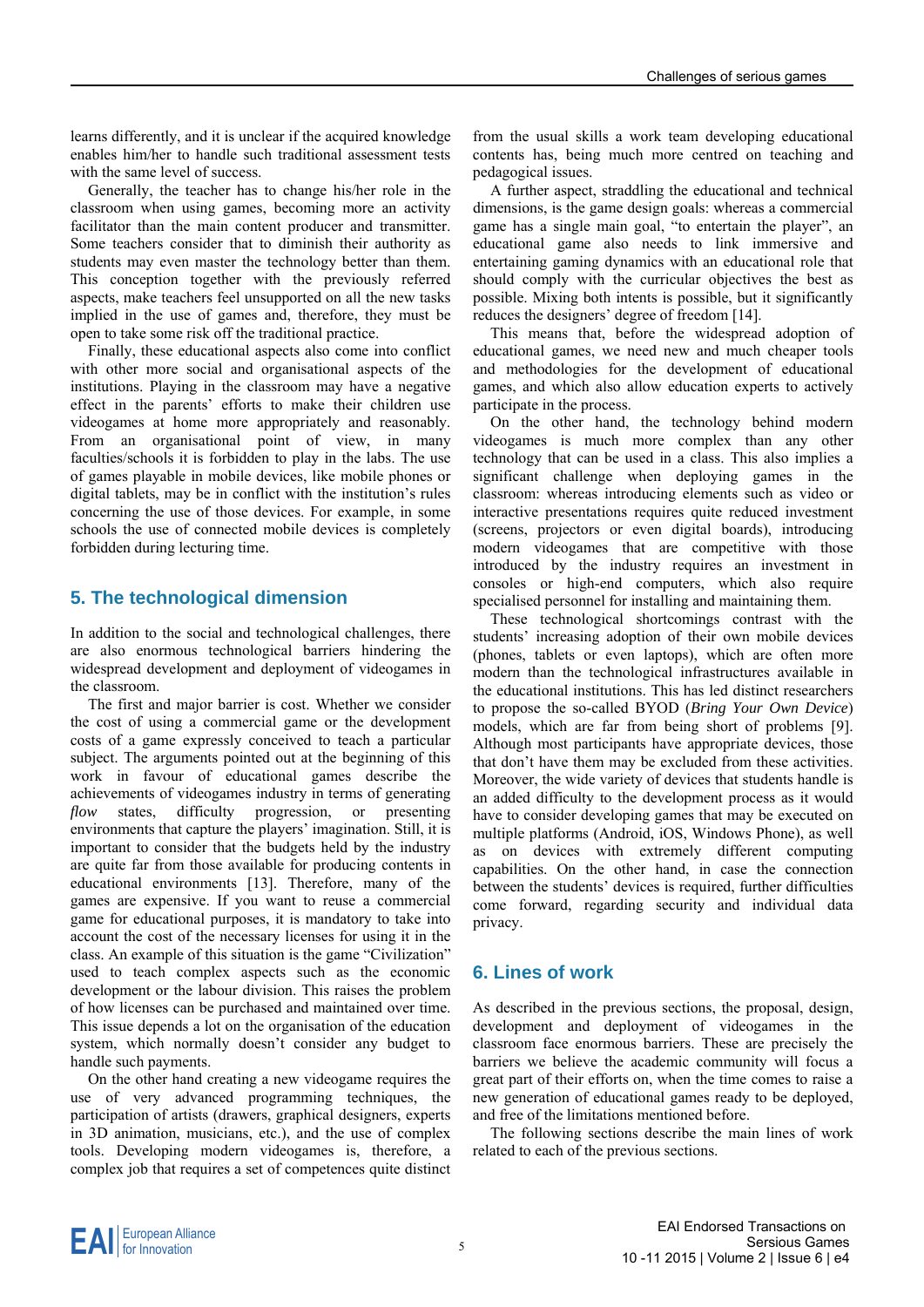### 6.1. Reducing the social rejection

Social rejection is one of the problems that generates a higher level of initial resistance, albeit usually being relatively approachable if effort is made to develop games that avoid reinforcing that rejection, and if effort is made when sensitising and explaining why games are an adequate and beneficial resource.

The following challenges are particularly identified for the next developments:

- Improve the society's understanding of games as another form of art (what Squire calls "literacy on games" [17]).
- Avoid the design of educational games involving unnecessary violence, sexism or other types of discrimination when presenting conflicts or plots to the player.
- Educate the involved parties (parents, students, educators) about the social potential and benefits of videogames. Here it is important to transmit the results of recent researches on the various benefits videogames offer [7].

In our opinion, this problem is also being diminished due to the phenomenon of the occasional player on mobile devices, and due to the emergence of educational applications that use game techniques with educational purposes (this is what is called "gamification" or "edutainment"). For instance, free applications like Duolingo<sup>13</sup> for learning languages are greatly increasing the number of occasional players who previously didn't necessarily play or use applications to learn, and this helps to rapidly change their perception regarding games.

#### 6.2. Increasing the educational value

Once the educators' rejection has been overcome, it is necessary to take other measures to promote the use of videogames in the classroom, among others:

- Improve the access to educational videogames in existing and future educational resources repositories to facilitate teachers' searching for as well as assessing the games before using them. In other words, when an educator has identified a videogame that can be applied as an educational tool, or when the Administration buys an educational videogame, it is essential to register that this resource is available together with its applicability (educational context, target students' age, goals, educational content matter, etc.), in the same way that other educational contents are presently registered.
- Create user and best practice guides for educational games. Even when making the tools available for teachers to use, it is necessary to provide guidance on

how to use these new resources, for example, describing the possible educational activities that can be accomplished with the game, the activities organisation, etc., following a similar pattern to that used in the "teacher's book", or teaching guides. Related to this idea, the SEGAN LLP project has developed a massive open online course (MOOC) to introduce its participants not only to the concept of serious game, but also to its design and development requirements.

 Create communities of practice about educational games. The user and best practice guides may not reflect all the details and nuances about the use of the videogames. On the other hand, producing these guides may be costly, particularly time-consuming, and they imply further work for teachers. To mitigate this problem and encourage educators to participate, it would be advantageous to facilitate the creation of communities of practice [20], which allow communication and knowledge production and sharing to be less formal and strict and more agile. In this sense, within the framework of SEGAN project, a community of practice $14$  was created for different user profiles: Educators, Developers and Researchers.

Another problem identified in the educational dimension is the videogames value as an educational tool that assesses the student's knowledge. In this sense, videogames may be used as assessment activities substituting the traditional tests for those skills and knowledge in which they are applicable [2]. These activities have the advantage of (if correctly designed) performing a non-intrusive assessment (*stealth assessment*, [16]), which allows assessing the actual required skill or knowledge, and not the student's capability of solving exams and answering questionnaires. This aspect should be simplified with the emergence of new analytical learning techniques (*learning analytics*) applied to games, allowing and simplifying their use in the classroom, because the teacher could have more information about what happens when students use videogames [15].

Including educational videogames in educational contexts involves changing the teachers' role in the classroom. The teacher becomes a facilitator or mentor, analysing the students' improvements within the game session, or even analysing the results obtained in different sessions. To facilitate this task, it is necessary to increase the integration of follow-up and diagnosis/assessment tools of game sessions to make it simpler for teachers, not necessarily experts in technology, to play the role of mentors and facilitators during those sessions [16].

<sup>13</sup> http://www.duolingo.com

<sup>14</sup> http://www.seriousgamesnet.eu/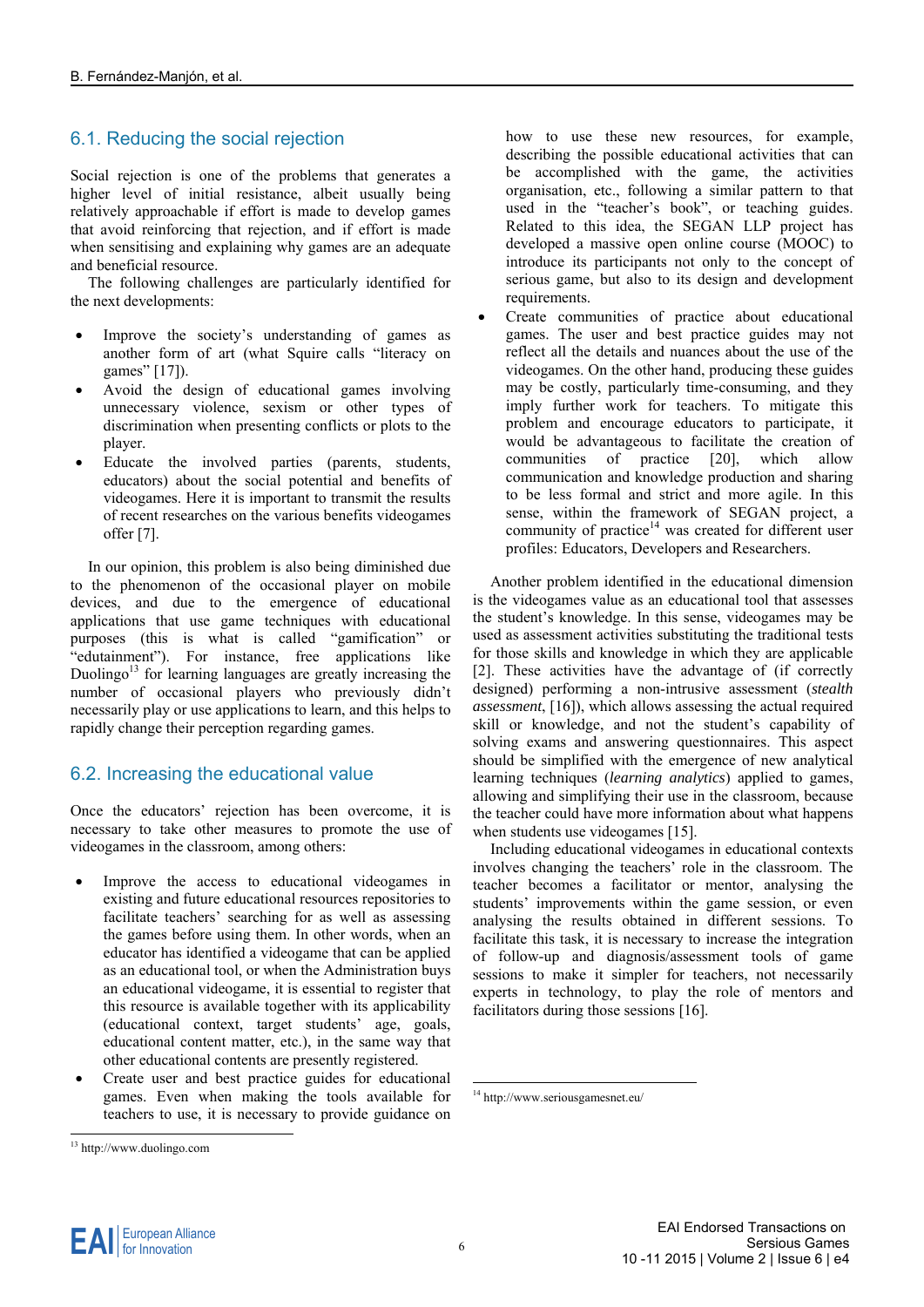#### 6.3. Using new development and deployment technologies

In this category we include the lines of work that aim at reducing the technological barriers that make the development of educational games and their deployment in educational institutions so difficult, due to technological infrastructure problems. Ideally, the game technology should be as "transparent" as possible. A teacher with minimum knowledge in technology should be able to use the games in the class, and higher knowledge level should be required only when developing, modifying or personalising the games. We have particularly identified the lines of work described below:

- Lower the development costs, providing new development tools and methodologies to reduce the costs and simplify the creation of games. Within this line, we have developed eAdventure, an environment for creating educational games that doesn't require programming skills.<sup>15</sup> However, it is necessary to go on improving and simplifying creation and community models for both teachers and students.<sup>16</sup>
- Look for participative models so that experts in pedagogy may actively participate in the development process together with programmers and artists [13].
- Reduce the technological requirements when deploying games in the classroom. It is important to look for games with moderate technical requirements, although it is also important to take into account that this may imply the games to be less attractive.
- Explore BYOD models, paying special attention to hybrid models in which the school allows using the student's device or one from the institution, never disregarding accessibility, security and privacy criteria.

An emergent option from the technological point of view is the use of mobile devices not only to play but also to create games. We believe that it can have much impact to develop new methods and tools that enable creating games and simulations directly in mobile devices (e.g. tablets), especially if the idea is to include students in the process of creating or co-creating, like the Mokap tool.<sup>17</sup>

#### **7. Conclusions**

Despite the strong interest in the use of educational games within the academia, experience reveals that making the transition from laboratory testing to real educational contexts is a huge challenge.

In this work we have analysed the principal barriers, many of them extremely complex to be overcome. From this

analysis, we have proposed a set of lines of work that researchers need to address further before games are ready for widespread use in educational institutions.

It is to note that this work focused on the main challenges that are affecting the widespread use of videogames in education. However, while this innovation process is following its course, within the academic world researchers are already working in research projects that aim at defining new ways of using games and their technologies with educational purposes both at national and international levels. Nonetheless, all these improvements in research will be in vain if we don't reach the most important step of all: get students to really learn by playing.

#### **Acknowledgements**

This project has been financed by the Ministry of Economy and Competitiveness (TIN2010-21735-C02-02, TIN2013-46149-C2-1- R), the European Commission (519332-LLP-1-2011-1-PT-KA3- KA3NW), the Universidad Complutense de Madrid (GR3/14- 921340) and the Comunidad de Madrid (Red eMadrid - S2013/ICE-2715).

#### **References**

- [1] L. a. Annetta, "Video Games in Education: Why They Should Be Used and How They Are Being Used," *Theory Pract.*, vol. 47, no. 3, pp. 229–239, Jul. 2008.
- [2] F. Bellotti, B. Kapralos, K. Lee, P. Moreno-Ger, and R. Berta, "Assessment in and of Serious Games: An Overview," *Adv. Human-Computer Interact.*, vol. 2013, no. Article ID 136864, pp. 1–11, 2013.
- [3] T. M. Connolly, E. a. Boyle, E. MacArthur, T. Hainey, and J. M. Boyle, "A systematic literature review of empirical evidence on computer games and serious games," *Comput. Educ.*, vol. 59, no. 2, pp. 661–686, Sep. 2012.
- [4] M. Csikszentmihalyi, *Flow: The psychology of optimal experience*. New York: Harper and Row, 1990.
- [5] C. J. Ferguson and C. K. Olson, "Video game violence use among 'vulnerable' populations: the impact of violent games on delinquency and bullying among children with clinically elevated depression or attention deficit symptoms.," *J. Youth Adolesc.*, vol. 43, no. 1, pp. 127–36, Jan. 2014.
- [6] J. P. Gee, *Good videogames and good learning: collected essays on video games*. New York: Peter Lang Publishing, 2007.
- [7] I. Granic, A. Lobel, and R. C. M. E. Engels, "The benefits of playing video games.," *Am. Psychol.*, vol. 69, no. 1, pp. 66– 78, Jan. 2014.
- [8] M. Griffiths, "The educational benefits of videogames," *Educ. Heal.*, vol. 20, no. 3, pp. 47–51, 2002.
- [9] N. Hopkins, A. Sylvester, and M. Tate, "Motivations For BYOD: An Investigation Of The Contents Of A 21st Century School Bag," *ECIS 2013*, 2013.
- [10] L. Johnson, S. Adams Becker, M. Cummins, V. Estrada, A. Freeman, and H. Ludgate, "NMC Horizon Report: 2013 Higher Education Edition," Austin, Texas, USA, Texas, USA, 2013.
- [11] L. Johnson, S. Adams Becker, V. Estrada, and A. Freeman, "NMC Horizon Report: 2014 Higher Education Edition," Austin, Texas, USA, 2014.
- [12] L. Johnson, S. Adams, and M. Cummins, "NMC Horizon Report: 2012 K-12 Edition.," Austin, Texas, USA, 2012.

<sup>15</sup> http://e-adventure.e-ucm.es

<sup>16</sup> http://scratch.mit.edu/

<sup>&</sup>lt;sup>17</sup> http://www.mokap.es